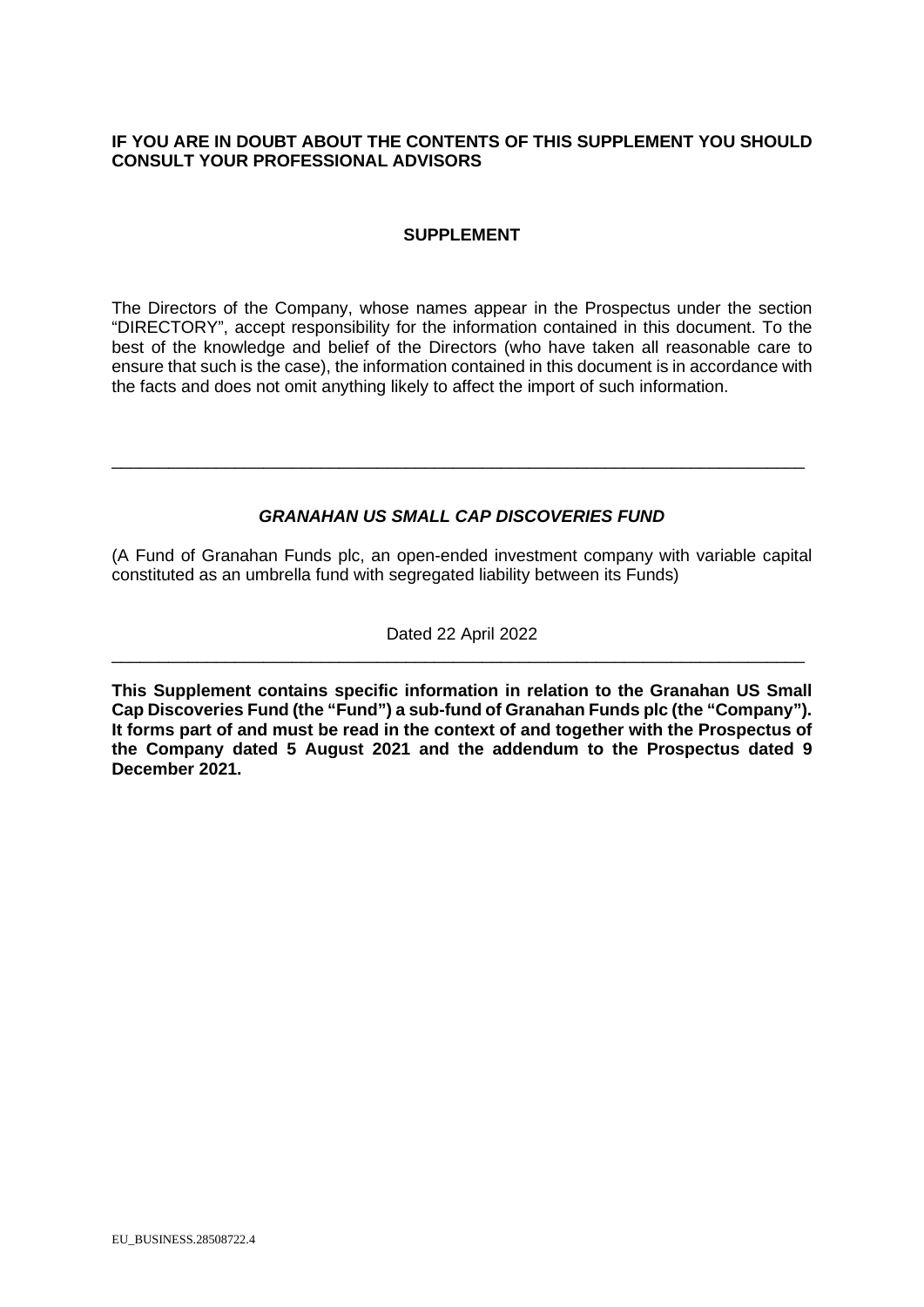# **INTRODUCTION**

This Supplement comprises information relating to the Shares of Granahan US Small Cap Discoveries Fund to be issued in accordance with the Prospectus and this Supplement.

The general details set out in the Prospectus apply to the Fund save where otherwise stated in this Supplement. To the extent that there is any inconsistency between this Supplement and the Prospectus this Supplement shall prevail.

**Investors should read the section entitled 'Risk Factors' before investing in the Fund. An investment in the Fund should not constitute substantial proportion of an investment portfolio and may not be appropriate for all investors.** 

# **DEFINITIONS**

**In this Supplement, the following words and phrases shall have the meanings indicated below:-** 

| "Comparator Benchmarks"                                                                                  | The Russell 2000 Growth Index and Russell<br>MicroCap Growth Index are used as comparators for<br>the performance of the Fund but they are not used<br>to constrain portfolio performance.                                                                                                                                |
|----------------------------------------------------------------------------------------------------------|---------------------------------------------------------------------------------------------------------------------------------------------------------------------------------------------------------------------------------------------------------------------------------------------------------------------------|
| "Russell 2000 Growth Index"                                                                              | unmanaged index<br>the<br>that<br>An<br>measures<br>performance of the small capitalisation growth<br>segment of the U.S. equity universe which currently<br>has a weighted average market capitalization of<br>US\$ 3.6 billion and which has the Bloomberg ticker<br>R2000G.                                            |
| "Russell MicroCap Growth Index"<br>Oppitalizzat tappea part attenpuissa define di bapein bauer the proce | unmanaged index that<br>the<br>An<br>measures<br>performance of the micro capitalisation growth<br>segment of the U.S. equity universe which currently<br>has a weighted average market capitalization of<br>US\$ 817 million and which has the Bloomberg ticker<br>RUMICG.<br>والجارون ومواصله والجاري والمتحدث والمتحدث |

Capitalised terms not otherwise defined herein have the meanings given to them in the Prospectus.

# **THE FUND**

#### **Investment Objective**

The investment objective of the Fund is to seek capital appreciation through investment in small, dynamic and emerging growth companies.

### **Investment Policies**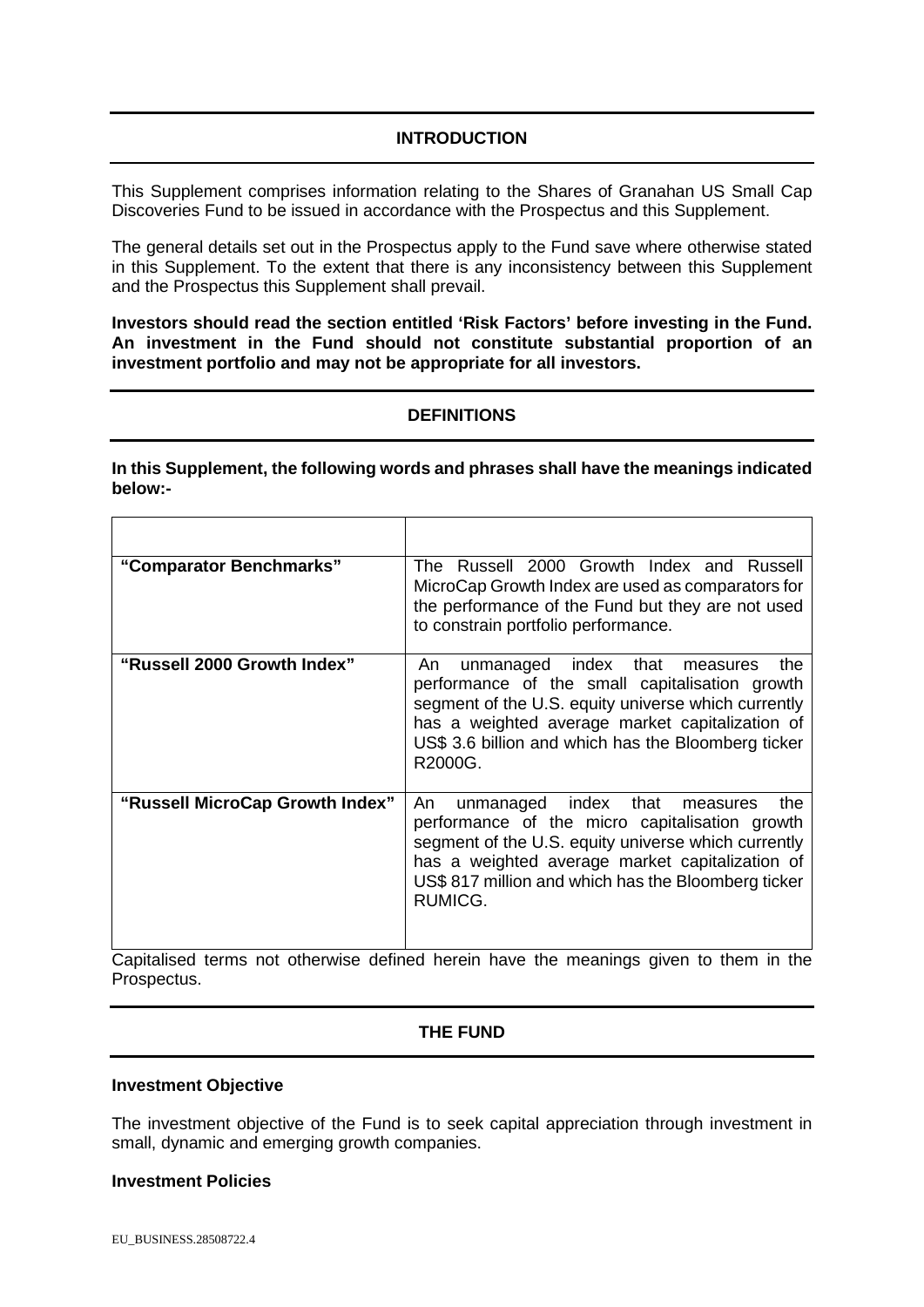The Fund invests primarily in equity securities of emerging and small capitalisation ("**Small Cap**") companies located in or whose businesses are closely associated with the United States.

All securities issued by Small Cap companies in which the Fund will invest will be listed or traded on a Regulated Market and meet the conditions of a transferable security as defined in the UCITS Regulations.

The Investment Manager currently considers Small Cap companies to be those companies with market capitalisations, at the time of purchase, within the range of the Russell MicroCap Growth Index and the Russell 2000 Growth Index (the "**Small Cap Range**"). The Small Cap Range varies with market conditions and index balancing, but is currently between US\$ 19 million and US\$ 27 billion.

The Fund is not constrained by the Comparator Benchmarks and may invest up to one quarter of its assets in companies whose market capitalisation, at the time of purchase, falls outside the Small Cap Range.

Because the Investment Manager's stock selections are determined by an analysis of each individual stock, the characteristics of the Fund may differ from the overall Small Cap Range. For example, the proportion of Fund assets invested in a particular industry may be significantly larger or smaller than that industry's proportion in the overall Small Cap market. The Fund will typically comprise a portfolio of 40-60 stocks. The analysis focuses on determining each security's potential for appreciation or depreciation, typically including evaluation of the financial strengths and weaknesses, earnings outlook, corporate strategy, management ability and quality, and the company's overall position relative to its peer group.

The equity securities in which the Fund will invest may include ADRs and GDRs, further details of which are set out in the Prospectus.

While it is the intention of the Investment Manager to remain fully invested at all times, the Fund may also retain a portion of its Net Asset Value in cash or cash equivalents (which shall include, but not limited to, short-term fixed income securities including Money Market Instruments), pending reinvestment, for temporary defensive purposes or for the use as collateral, arising from the Fund's use of FDIs if this is considered appropriate to the investment objective.

The Fund will not invest in Underlying Collective Investment Schemes.

### *Investment Process*

With an intermediate term perspective, the Investment Manager's process focuses on identifying enterprise growth and the underlying intrinsic worth of a company.

The Investment Manager looks for companies that it believes are undervalued relative to their long-term growth prospects, and often finds these within the Small Cap Range.

As part of its investment approach, the Investment Manager uses a fundamental, bottom up approach to source emerging growth companies that possess large and/or unrecognized growth potential; companies that typically exhibit strong competitive positioning, solid balance sheets, and proven management teams. Once companies are sourced, their valuations are monitored on an ongoing basis by the Investment Manager. A position in a stock may be initiated by the Investment Manager when a company's stock is priced at an attractive valuation. Stocks may be trimmed/sold by the Investment Manager based on changes in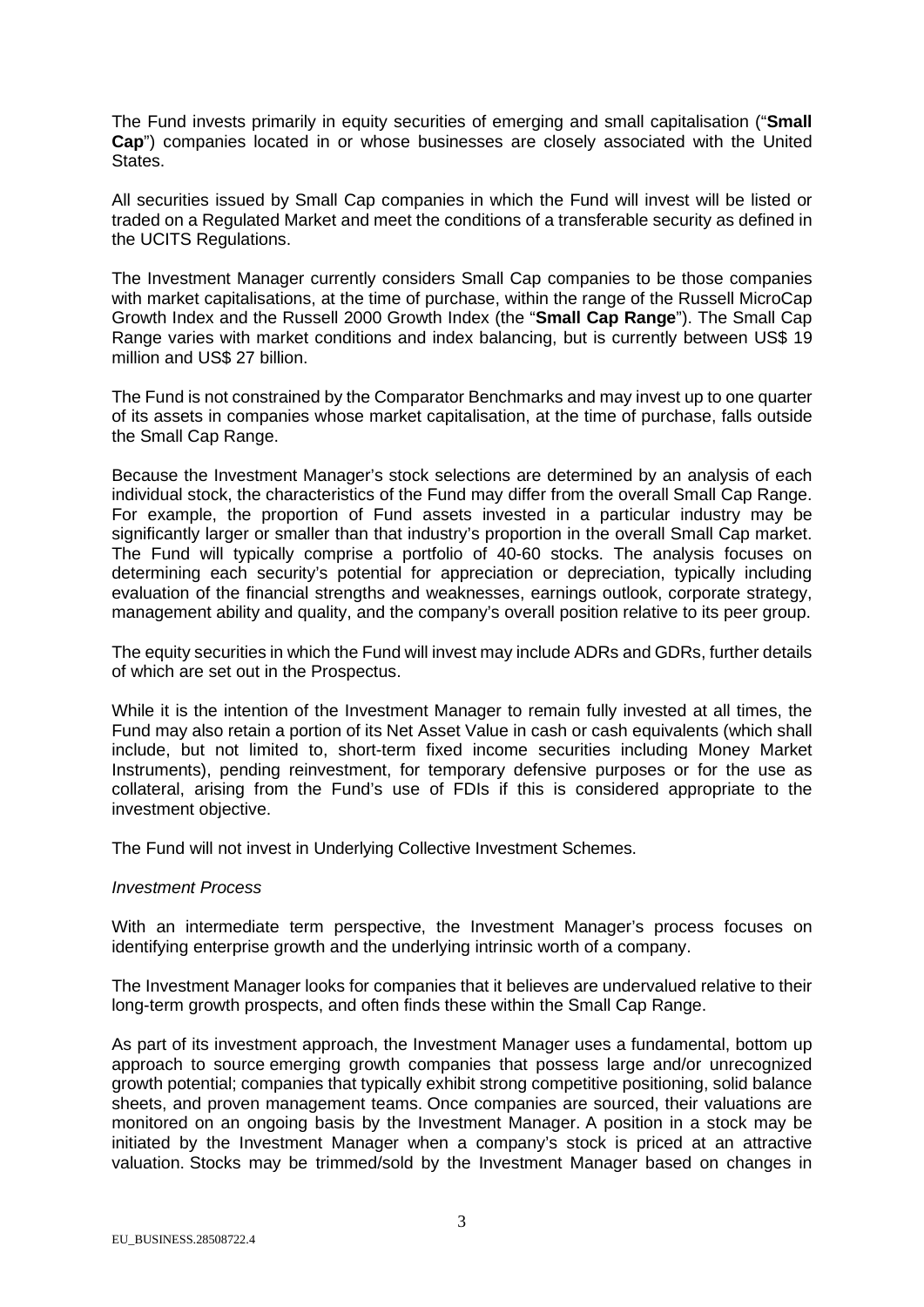company fundamentals, or deterioration of risk/reward due to price appreciation. This leads to a portfolio with 40-60 names with strong growth potential.

## *Investment Manager*

Granahan Investment Management LLC ("**GIM**") has been appointed as the Investment Manager for the Company. GIM is a majority employee-owned firm founded in 1985 by investment professionals with a passion for small capitalization equity investing. Granahan Investment Management, Inc. since its founding, has remained committed to the smaller cap area of the market and has dedicated its investment expertise to serving institutional plan sponsors and family offices.

The firm has approximately US\$ 4 billion in assets under management with an investment team which totals seven professionals. The firm maintains its focused, dedicated and consistent approach to investing, highlighting an investment process that has been honed and proven for over 34 years.

As portfolio managers, Richard Watson and Jeff Harrison are responsible for executing the Fund's investment strategy.

Richard Watson is a senior vice president and portfolio manager at GIM. Rich joined GIM in April 2021, bringing with him 30 years of experience in the healthcare sector, with expertise in biotech and life sciences. Most recently, Richard was a senior portfolio manager and healthcare analyst at Columbia Wanger Asset Management in Chicago. Prior experience includes work as a health care analyst at William Blair & Company and Cowen. Richard also worked several years in the pharmaceutical industry. Richard earned a BS-Biochemistry/Biophysics from State University of New York and his MBA-Finance from DePaul University. Richard holds the Chartered Financial Analyst designation and is a member of the CFA Institute.

Jeff Harrison is a senior vice president and managing director of the GIM. Jeff oversees GIM's MicroCap Growth and Global Small Cap strategies, and is also a portfolio manager/analyst for the multi-managed portfolios. Jeff came to GIM in 2015 with 18 years industry experience specialising in small cap equities, with the last 11 years as a portfolio manager, including on a diversified small cap growth equity fund with Wells Capital Management and its predecessor companies in Richmond, Virginia. Jeff has extensive fundamental research experience across industries with specific expertise in the healthcare and financial services sectors. Jeff received his MBA in Finance from the College of William & Mary, and his BA from Hampden-Sydney College in Virginia. He holds the Chartered Financial Analyst designation and is a member of the CFA Institute.

# **Comparator Benchmarks**

The Fund uses the Comparator Benchmarks for performance comparison purposes only. The Fund is actively managed and is not constrained by any benchmark.

### **Use of FDI**

This section is to be read in conjunction with the section "USE OF FINANCIAL DERIVATIVE INSTRUMENTS" in the Prospectus.

Subject to the Regulations and to the conditions and limits laid down by the Central Bank from time to time, the Fund may utilise FDI. The Fund intends to use forward foreign exchange contracts to hedge currency foreign exchange risks arising for hedged Share Classes of the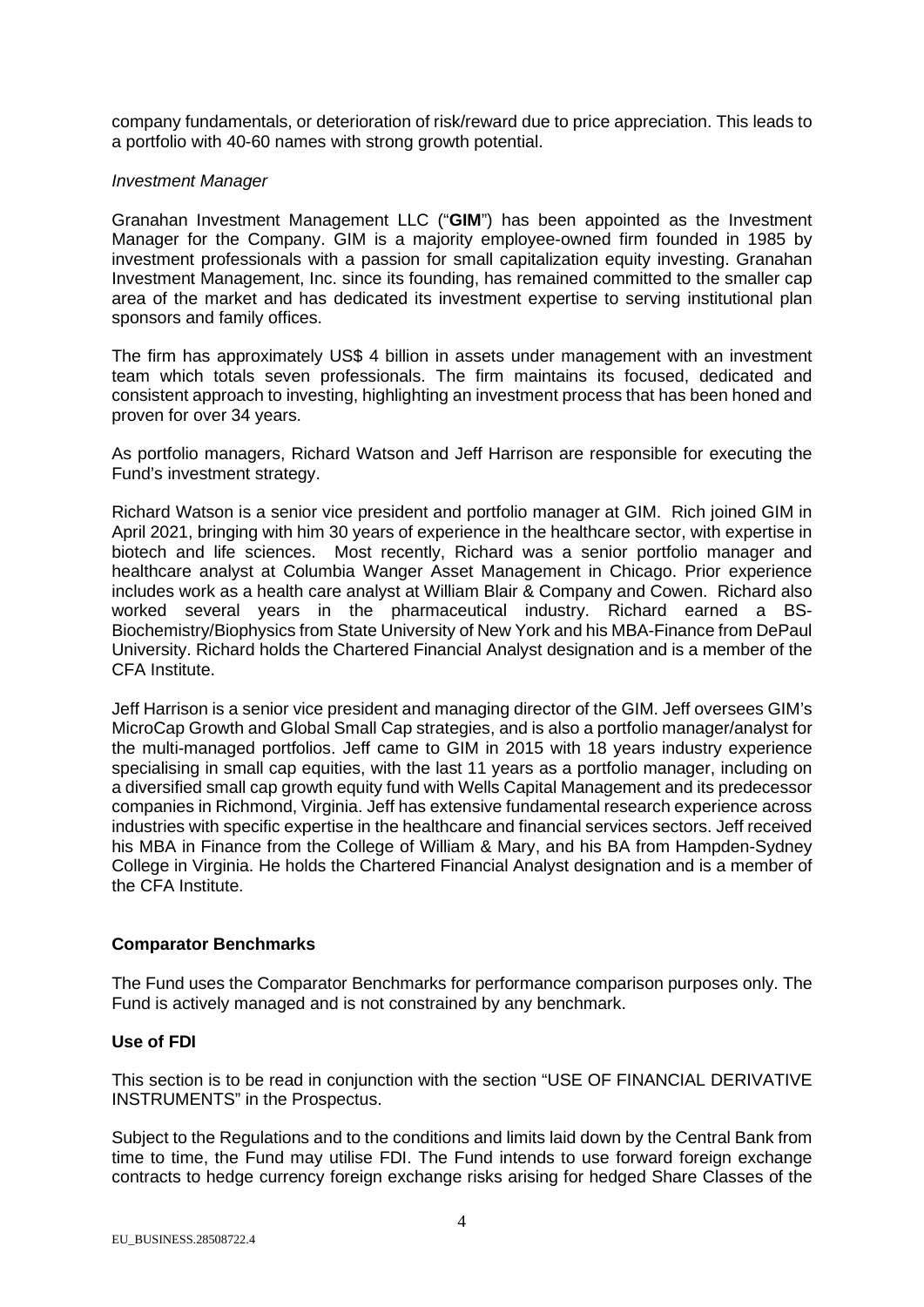Fund. The leveraged exposure of the Fund through the use of FDI will not exceed 100% of the Fund's Net Asset Value, as measured using the commitment approach.

Information on FDIs used for the Fund will be included in the Company's semi-annual and annual reports and accounts. The Company will also provide information to Shareholders on request on the Risk Management Process employed by the Investment Manager on the Fund's behalf, including details of the quantitative limits applied and information on the risk and yield characteristics of the main categories of investments held on behalf of the Fund.

## *Class Currency Hedging*

The Fund may enter into certain transactions in order to hedge the currency exposure of a particular Class designated as a hedged Class against the Base Currency for the purposes of efficient portfolio management.

While not the intention, over-hedged or under-hedged positions may arise due to factors outside of the control of the Fund. The Fund may employ such techniques and instruments provided that the level of the currency exposure hedged does not exceed 105% of the Net Asset Value of a Class. Hedged positions will be kept under review to ensure that over-hedged positions do not exceed this level and that positions materially in excess of 100% of the Net Asset Value of a Class are not carried forward from month to month. Over-hedged positions will not be permitted to exceed 105% of the Net Asset Value of the Class. All over-hedged positions will be included in the calculation of the Fund's global exposure in accordance with the UCITS Rules. Otherwise, the Fund will not be leveraged as a result of the transactions entered into for the purposes of hedging. Additionally, under-hedged positions shall not fall short of 95% of the portion of net asset value of the Share Class which is to be hedged and under-hedged positions will be kept under review to ensure it is not carried forward from month to month.

While the Fund may attempt to hedge against currency exposure at a Class level, there can be no guarantee that the value of a Class will not be affected by fluctuations in the value of the Base Currency relative to the Class Currency (if different). Any costs related to such hedging shall be borne separately by the relevant Class. All gains/losses which may be made by any Class of the Fund as a result of such hedging transactions shall accrue to the relevant Class of Shares. Hedging transactions shall be clearly attributable to the relevant Class of Shares. Any currency exposure of a Class may not be combined with or offset against that of any other Class of the Fund. The currency exposure of the assets attributable to a Class may not be allocated to other Classes. The use of Class hedging strategies may substantially limit holders of Shares in the relevant Class from benefiting if the Class Currency falls against the Base Currency and/or the currency in which the assets of the Fund are denominated.

In the case of Classes designated as unhedged Classes, a currency conversion will take place on subscription, redemption and conversion and any distributions at prevailing exchange rates. The value of a Class Currency denominated in a currency other than the Base Currency will be subject to share currency designation risk in relation to the Base Currency.

The risks attached to the use of FDI by the Investment Manager on behalf of the Fund are set out in the "INVESTMENT RISKS AND SPECIAL CONSIDERATIONS: FDI Risk" section of the Prospectus.

### *Base Currency*

The Base Currency of the Fund is US Dollar.

# **Investment Restrictions and Risk Management**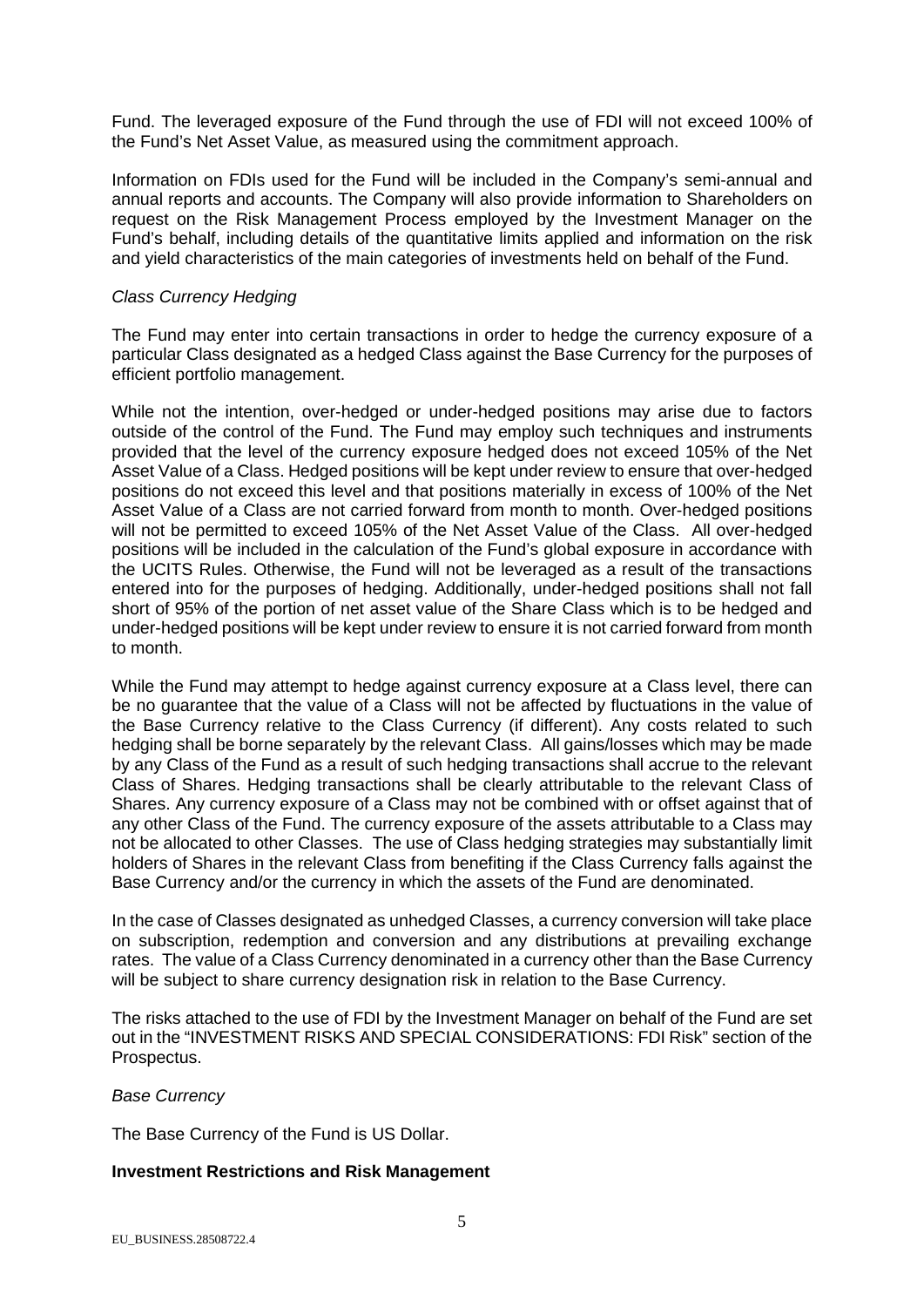The general investment restrictions as set out in the "INVESTMENT RESTRICTIONS" section of the Prospectus shall apply. The Fund will only invest in assets that are permitted under the Regulations.

# **Profile of a Typical Investor and Target Market Identification**

Investment in the Fund is suitable for investors seeking capital appreciation over a long-term investment horizon and who are willing to accept a medium to high level of volatility.

The Fund is categorised as a non-complex UCITS fund vehicle. This Fund is appropriate for all investors (retail, professional clients and eligible counterparties) with a basic knowledge of the capital markets who seek to achieve capital appreciation through investment in small, dynamic and emerging growth companies over the long term (i.e., greater than five years) as a core or component of a portfolio of investments. Investors should be prepared to bear all losses (i.e., 100% of the original investment amount). The Fund may not be compatible for investors outside the target market or those that are not able to bear all losses with respect to their investment. The Fund is available through all distribution channels (e.g., investment advice, portfolio management, non-advised sales and pure execution services).

# **RISK FACTORS**

Investment in the Fund carries with it a degree of risk including, but not limited to, the risks described in the "INVESTMENT RISKS AND SPECIAL CONSIDERATIONS" section of the Prospectus. The Investment Manager considers that the risk factors which are described in the Prospectus, are relevant to an investment in the Fund.

In particular, the attention of investors is drawn to the following risk factors: Small Capitalisation Company Risk; Equity Investments Risk; Issuer Concentration Risk; Liquidity Risk; and Dependence on Key Personnel.

These investment risks are not purported to be exhaustive and potential investors should review the Prospectus and this Supplement carefully and consult with their professional advisers before making an application for Shares. There can be no assurance that the Fund will achieve its investment objective.

# **FEES AND EXPENSES**

**The Fund shall bear its attributable portion of the fees and operating expenses of the Company. The fees and operating expenses of the Company are set out in detail under the heading "Fees and Expenses" in the Prospectus.** 

# **DIVIDENDS AND DISTRIBUTIONS**

The Directors intend to declare a dividend in respect of the Shares which are identified as Distributing Classes. The Directors intend to declare a dividend quarterly in respect of the Distributing Classes in March, June, September and December.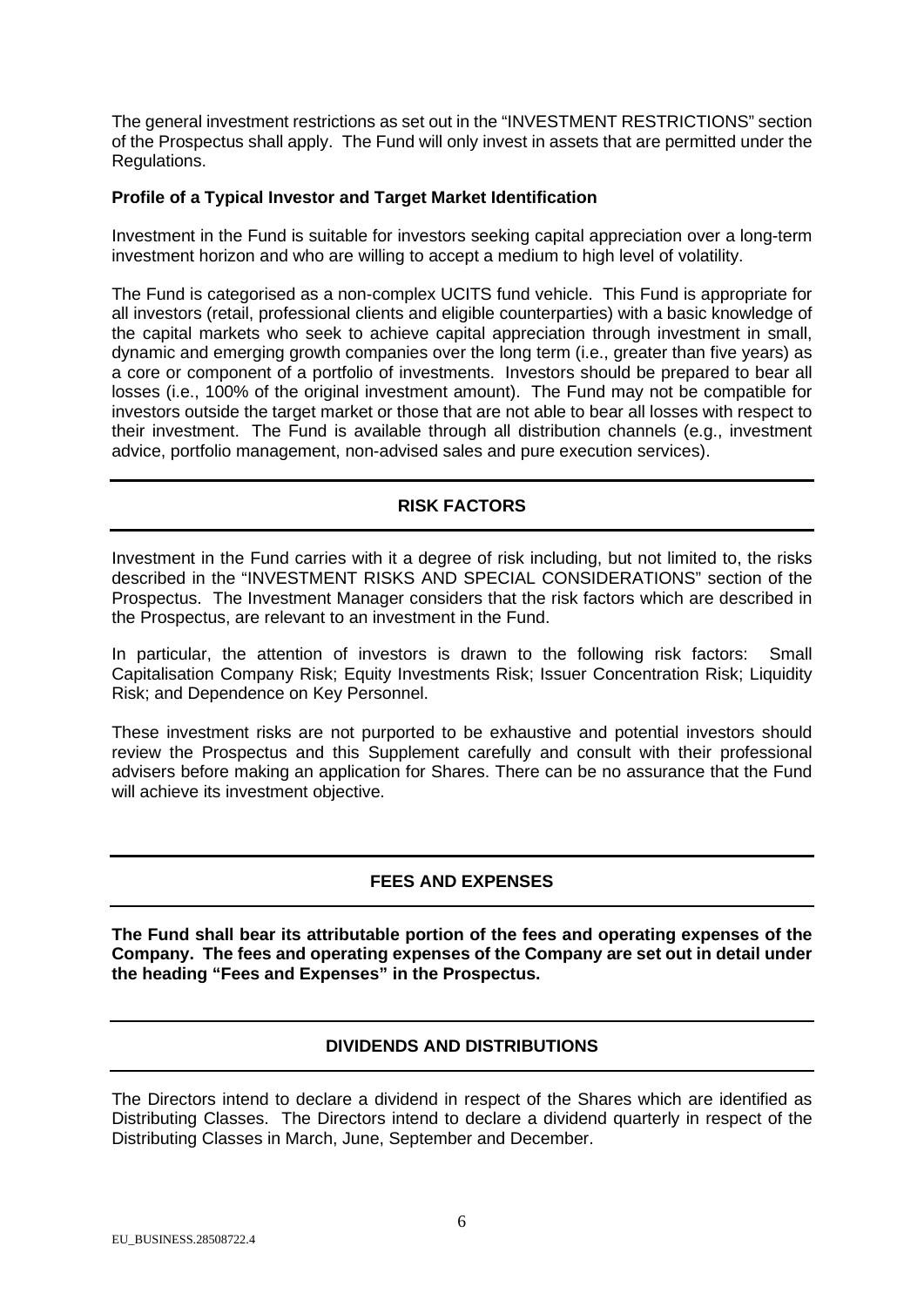In relation to each of the Accumulating Classes in the Fund, income and profits will be accumulated and reinvested in the Fund on behalf of the Shareholder.

# **SUBSCRIPTIONS**

#### **Issue of Shares**

Full details on how to purchase Shares are set out in the "ADMINISTRATION OF THE COMPANY: Subscription Procedure" section of the Prospectus.

Details in relation to the Classes available, Initial Offer Price, minimum initial investment, minimum subsequent investment, minimum holding and expense limitation are set out in the Schedule. The Directors may, in their absolute discretion, waive the minimum subscription or minimum holding requirements for the Classes.

### **Minimum Investment and Minimum Holding**

#### *Class I Shares*

Class I Shares have been more specifically designed for institutional investors that are able to meet the higher minimum investment and minimum holding requirements, as described in the Schedule.

If, as a result of a redemption, the holding of a Shareholder in Class I Shares falls below the minimum holding as set out in the Schedule below, such Shareholder may be deemed to have requested the switching of the balance of its holding into the Institutional Shares of the same designated currency at the discretion of the Investment Manager.

#### *Institutional Shares*

Institutional Shares have been more specifically designed for investors that are able to meet the higher minimum investment and minimum holding requirements, as described in the Schedule.

If, as a result of a redemption, the holding of a Shareholder in Institutional Shares falls below US\$1,000,000 or GBP1,000,000 million respectively, such Shareholder may be deemed to have requested the switching of the balance of its holding into the Investor Shares of the same designated currency at the discretion of the Investment Manager.

The Investment Manager may in its discretion, waive the minimum amounts either generally or in relation to any specific subscription.

#### *Initial Offer Period*

In relation to all Share Classes, save for the Founders USD Accumulating Shares and Founders GBP Accumulating Shares, the initial offer period shall begin at 09.00 am (Dublin time) on 25 April 2022 and close upon the earlier of: (i) the first investment by a Shareholder in such Class; or (ii) 4:00 pm (Dublin time) on 28 October 2022 (the "**Closing Date**").

The Founders Share Classes wi**l**l only be available for subscription at the discretion of the Investment Manager until the total Net Asset Value of the Fund reaches USD40m. The Founders Share Classes will not re-open unless the Net Asset Value of the Fund falls below USD25m.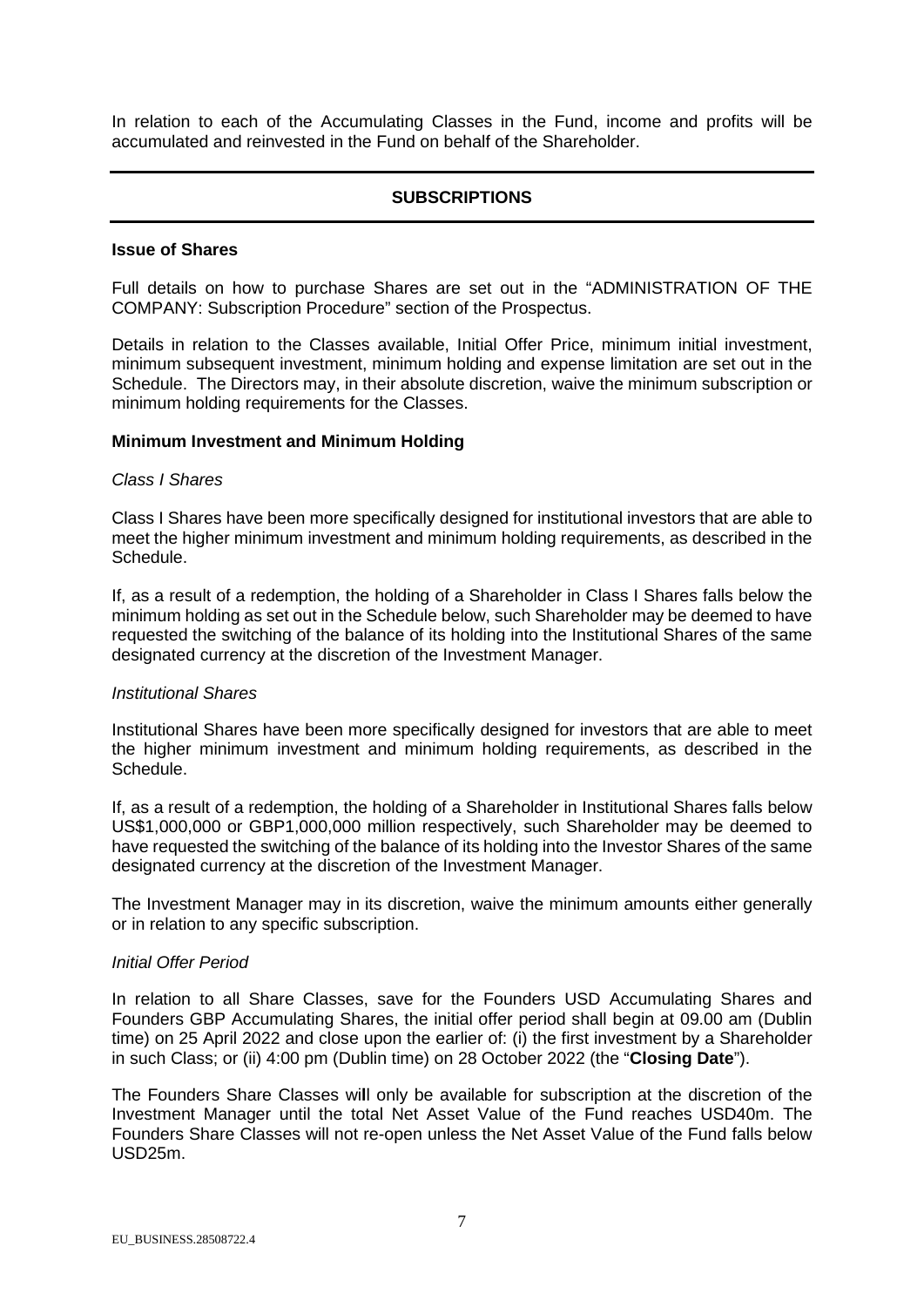Investors may apply to subscribe for Shares during the initial offer period at the Initial Offer Price for each Class as set out in the Schedule. During the initial offer period, signed original Application Forms, duly completed in accordance with the instructions contained in the Application Form must be submitted by the Closing Date.

Subscription monies should be paid to the account specified in the Application Form (or such other account specified by the Administrator) so as to be received in cleared funds by the Closing Date. Any initial Application Form sent by facsimile must be confirmed promptly by receipt of an original Application Form and supporting anti-money laundering documentation.

## *Subscriptions Following the Initial Offer Period*

Following the close of the initial offer period, all applications for Shares must be received by the Dealing Deadline in the manner set out in the "ADMINISTRATION OF THE COMPANY: Subscriptions Following the Initial Offer Period" and "Subscription Procedure" sections of the Prospectus.

# **REDEMPTIONS**

## **How to Redeem Shares**

Shares in the Fund may be redeemed on every Dealing Day at the Net Asset Value per Share of the relevant Class subject to the procedures, terms and conditions set out in the "ADMINISTRATION OF THE COMPANY: How to Redeem Shares" sections of the Prospectus.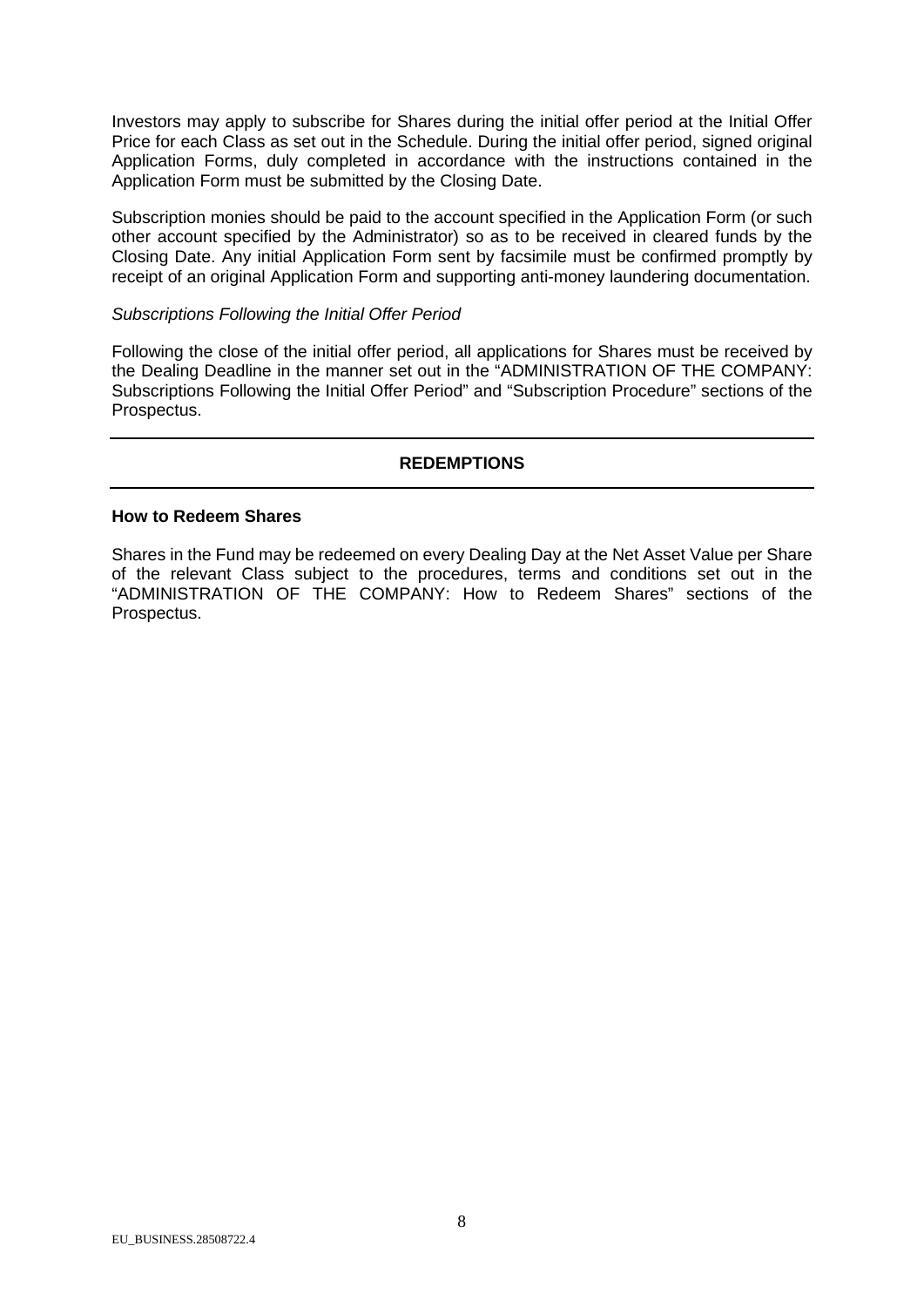## **SCHEDULE**

## **Subscription and Fee Information**

As of the date of this Supplement, the following Share Classes are available for subscription. Investors seeking to invest in any other Share Classes should contact the Investment Manager. Upon receipt of sufficient interest in a Share Class, the Share Class may be launched.

| <b>Class</b>                                                   | Investment<br><b>Management</b><br>Fee (up to) | <b>Initial</b><br><b>Offer</b><br>Price | <b>Minimum</b><br><b>Initial</b><br>Investment | <b>Minimum</b><br><b>Subsequent</b><br>Investment | <b>Minimum</b><br><b>Holding</b> | <b>Expense</b><br><b>Limitation</b> |
|----------------------------------------------------------------|------------------------------------------------|-----------------------------------------|------------------------------------------------|---------------------------------------------------|----------------------------------|-------------------------------------|
| <b>Founders USD</b><br>Accumulating                            | 0.70%                                          | N/A                                     | <b>USD</b><br>500,000                          | N/A                                               | <b>USD</b><br>100,000            | 0.15%                               |
| <b>Founders</b><br><b>GBP</b><br>Accumulating                  | 0.70%                                          | N/A                                     | <b>GBP</b><br>500,000                          | N/A                                               | <b>GBP</b><br>100,000            | 0.15%                               |
| <b>Founders</b><br><b>GBP</b><br><b>Accumulating</b><br>Hedged | 0.70%                                          | <b>GBP</b><br>10                        | <b>GBP</b><br>500,000                          | N/A                                               | <b>GBP</b><br>100,000            | 0.15%                               |
| <b>Founders</b><br><b>GBP Distributing</b>                     | 0.70%                                          | <b>GBP</b><br>10                        | <b>GBP</b><br>500,000                          | N/A                                               | <b>GBP</b><br>100,000            | 0.15%                               |
| <b>Founders</b><br><b>GBP</b><br><b>Distributing</b><br>Hedged | 0.70%                                          | <b>GBP</b><br>10                        | <b>GBP</b><br>500,000                          | N/A                                               | <b>GBP</b><br>100,000            | 0.15%                               |
| I USD<br>Accumulating                                          | 1.00%                                          | <b>USD</b><br>10                        | USD<br>10,000,000                              | N/A                                               | USD<br>10,000,000                | 0.00%                               |
| <b>I USD Distributing</b>                                      | 1.00%                                          | <b>USD</b><br>10                        | <b>USD</b><br>10,000,000                       | N/A                                               | <b>USD</b><br>10,000,000         | $0.00\%$                            |
| I GBP<br>Accumulating                                          | 1.00%                                          | <b>GBP</b><br>10                        | <b>GBP</b><br>10,000,000                       | N/A                                               | <b>GBP</b><br>10,000,000         | 0.00%                               |
| <b>I GBP Distributing</b>                                      | 1.00%                                          | <b>GBP</b><br>10                        | <b>GBP</b><br>10,000,000                       | N/A                                               | <b>GBP</b><br>10,000,000         | 0.00%                               |
| <b>Institutional USD</b><br><b>Accumulating</b>                | 1%                                             | USD<br>10                               | USD<br>1,000,000                               | USD<br>100,000                                    | USD<br>1,000,000                 | 0.35%                               |
| <b>Institutional USD</b><br><b>Distributing</b>                | 1%                                             | <b>USD</b><br>10                        | <b>USD</b><br>1,000,000                        | <b>USD</b><br>100,000                             | USD<br>1,000,000                 | 0.35%                               |
| <b>Institutional GBP</b><br>Accumulating                       | 1%                                             | <b>GBP</b><br>10                        | <b>GBP</b><br>1,000,000                        | <b>GBP</b><br>100,000                             | <b>GBP</b><br>1,000,000          | 0.35%                               |
| <b>Institutional GBP</b><br><b>Accumulating</b><br>Hedged      | 1%                                             | GBP<br>10                               | GBP<br>1,000,000                               | GBP<br>100,000                                    | GBP<br>1,000,000                 | 0.35%                               |
| <b>Institutional GBP</b><br><b>Distributing</b>                | 1%                                             | <b>GBP</b><br>10                        | <b>GBP</b><br>1,000,000                        | <b>GBP</b><br>100,000                             | <b>GBP</b><br>1,000,000          | 0.35%                               |
| <b>Institutional GBP</b><br><b>Distributing</b><br>Hedged      | 1%                                             | <b>GBP</b><br>10                        | <b>GBP</b><br>1,000,000                        | <b>GBP</b><br>100,000                             | <b>GBP</b><br>1,000,000          | 0.35%                               |
| <b>Investor USD</b><br>Accumulating                            | 1.25%                                          | <b>USD</b><br>10                        | <b>USD</b><br>2,500                            | <b>USD</b><br>1,000                               | <b>USD</b><br>2,500              | 0.35%                               |